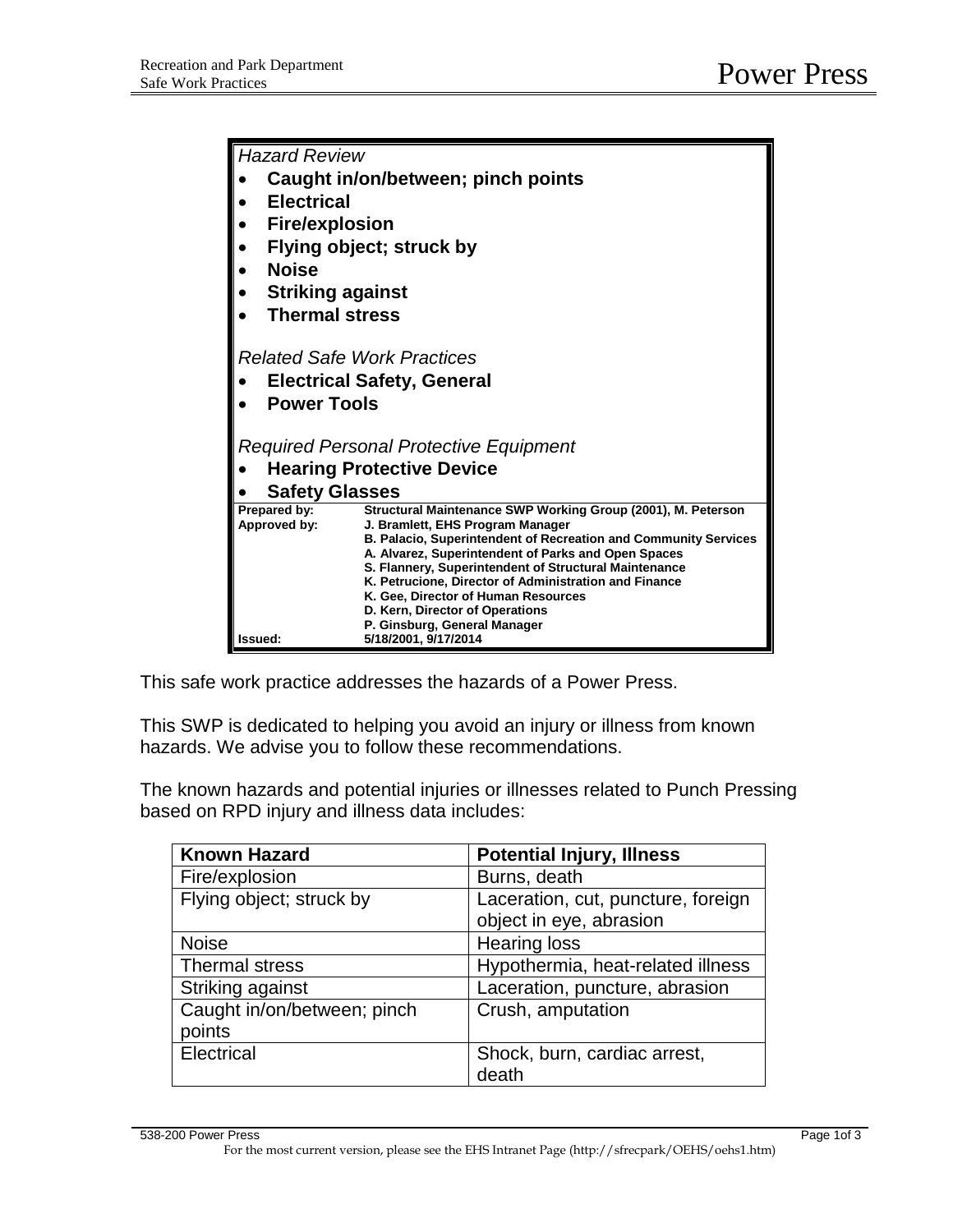All tasks require that you:

- Use the equipment in accordance with the guidelines set forth by the manufacturer. This includes following all signs and labels, and reviewing any manufacturer's operating manuals.
	- $\circ$  If the instructions provided in the operating manual conflict with this SWP, then follow the instructions in the manual. The manufacturer's instructions prevail over this SWP.
- Review the safety data sheets (SDSs) for any chemical used.
- Train on this SWP and those listed above as related. Training on SWPs must be completed before initial assignment. It is also recommended that you complete refresher training every two years.

You are advised to read and follow this SWP and any related SWPs.

# **BEFORE**

- 1. Complete required training. This includes:
	- a review of the manufacturer's operating manual.
	- training on this SWP and those listed as related. These must be completed before the initial assignment and every 2 years thereafter.
- 2. As the operator, you should inspect the press each work shift prior to use. Ensure that:
	- All machine guards and safety devices are in place, and that the press is properly lubricated (check oil reservoir).
	- The area around the machine should be well lit, dry, and as free as possible from obstructions.
- 3. Don the personal protective equipment as noted above to prevent personal injury.

# **DURING**

- 4. Keep hands out of the path of moving parts.
- 5. Always use tools for feeding or retrieving material from the point of operation or any other hazardous part of the machine. DO NOT reach through or into the die area for any reason.
- 6. Keep all safety guards in place. Do not rewire or bypass any of the two handtrip controls or other safety devices.
- 7. Immediately report any problem or deficiencies you notice during your shift. Do not wait until the end of your shift to address a serious safety issue. If the